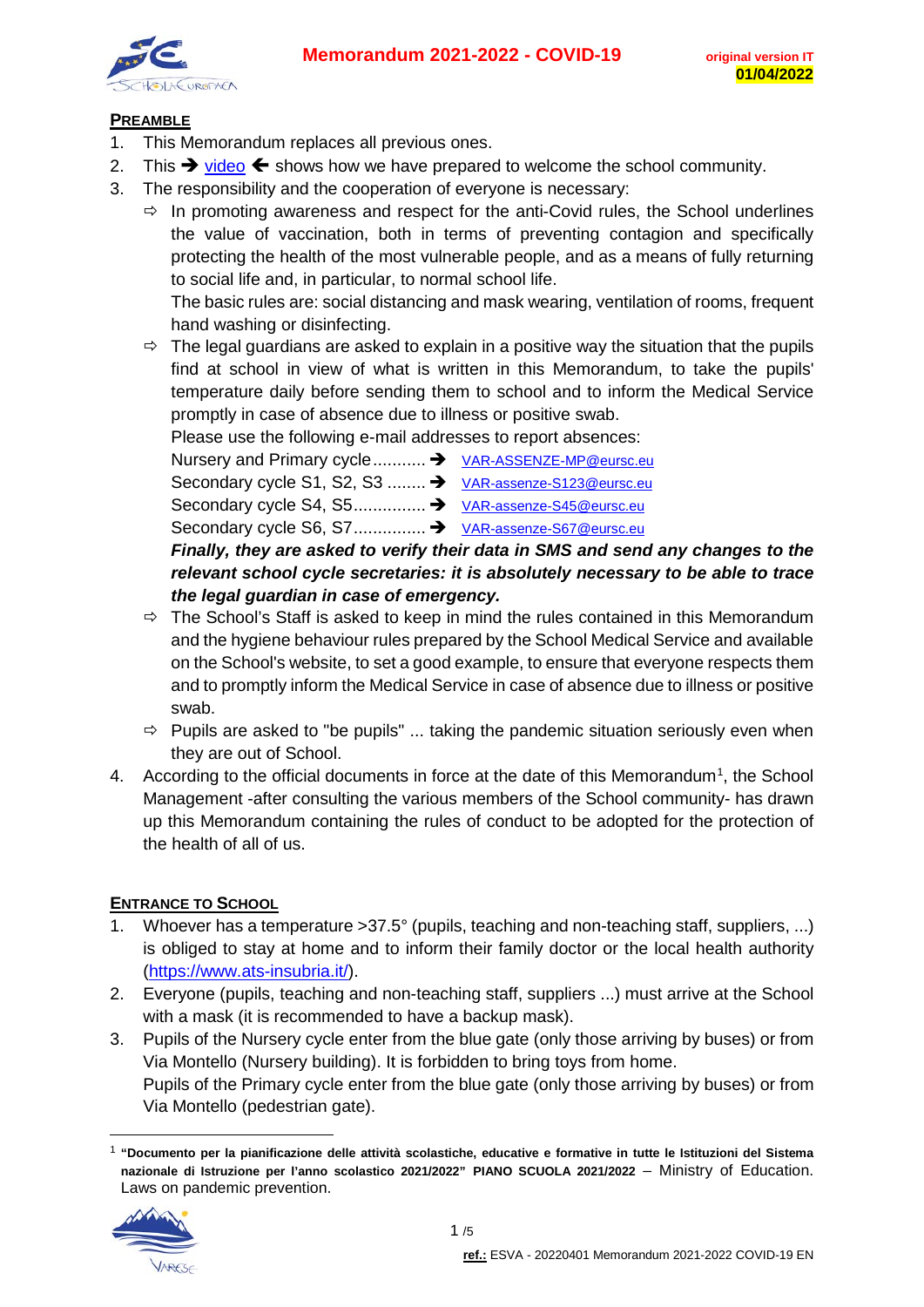

All students of the Secondary cycle enter through the blue gate of Via Mameli where there will be staff from the School to welcome the students.

The opening of buses' doors will be managed in order to stagger pupils' entrances, also taking into account students arriving by other means.

4. Maximum cooperation is required in order to avoid gatherings outside the School by pupils and their legal guardians.

It is also recommended to park in the forecourt of Via Romans sur l'Isère (and adjacent streets).

- 5. In general:
	- Legal guardians are not allowed to enter the school.
	- Parent-teacher consultations are performed through Microsoft Teams.
- 6. All other visitors (e.g. suppliers and shipping agents) have their fever measured and their personal data recorded.

## **SCHOOL DAY**

- 1. Use of the mask:
	- $\Rightarrow$  The obligation to use surgical masks (or masks with a higher protective effect) remains, except for children up to six years of age and people with pathologies or disabilities that are incompatible with the use of masks.
	- $\Rightarrow$  The mask should be worn in indoor areas (until 30/04/2022), where it is not possible to observe the distance, on means of transport and on school transport (FFP2 type until 30/04/2022).
	- $\Rightarrow$  The mask does not need to be worn during sports activities.
- 2. Common spaces:
	- $\Rightarrow$  It is recommended that the interpersonal safety distance of at least one meter be respected, unless the structural and logistical conditions of the buildings do not allow this.
	- $\Rightarrow$  Special signs indicate the routes to be followed and the distances to be respected. Automatic gel dispensers are available in the corridors of the School (and gel dispensers in the classrooms).
	- $\Rightarrow$  Distancing is also maintained inside the canteen and in the entrance queues. The access to the canteen is carried out wearing a mask and after using gel or washing your hands. The staff will give the necessary instructions.
	- $\Rightarrow$  Signage and dedicated staff are no substitute for the attention and responsibility of the individual. Therefore, maximum collaboration is required in order to avoid gatherings by pupils and staff in the areas where drinks and snacks are distributed (once the product has been purchased, it is necessary to move away from the area).
- 3. At the end of each hour/period the classroom must be ventilated and the bathrooms' windows must remain always open if possible.
- 4. Exit permits during the school day:
	- $\Rightarrow$  A request by email from the legal guardians is required for each exit from school during the school day. The request must specify the reason why it is made and must arrive at least the day before at the Primary cycle secretary's office or to the respective Secondary school Pedagogical advisor.
	- $\Rightarrow$  The School authorises the exit by replying to the legal guardians by email and copying the Via Mameli guard.

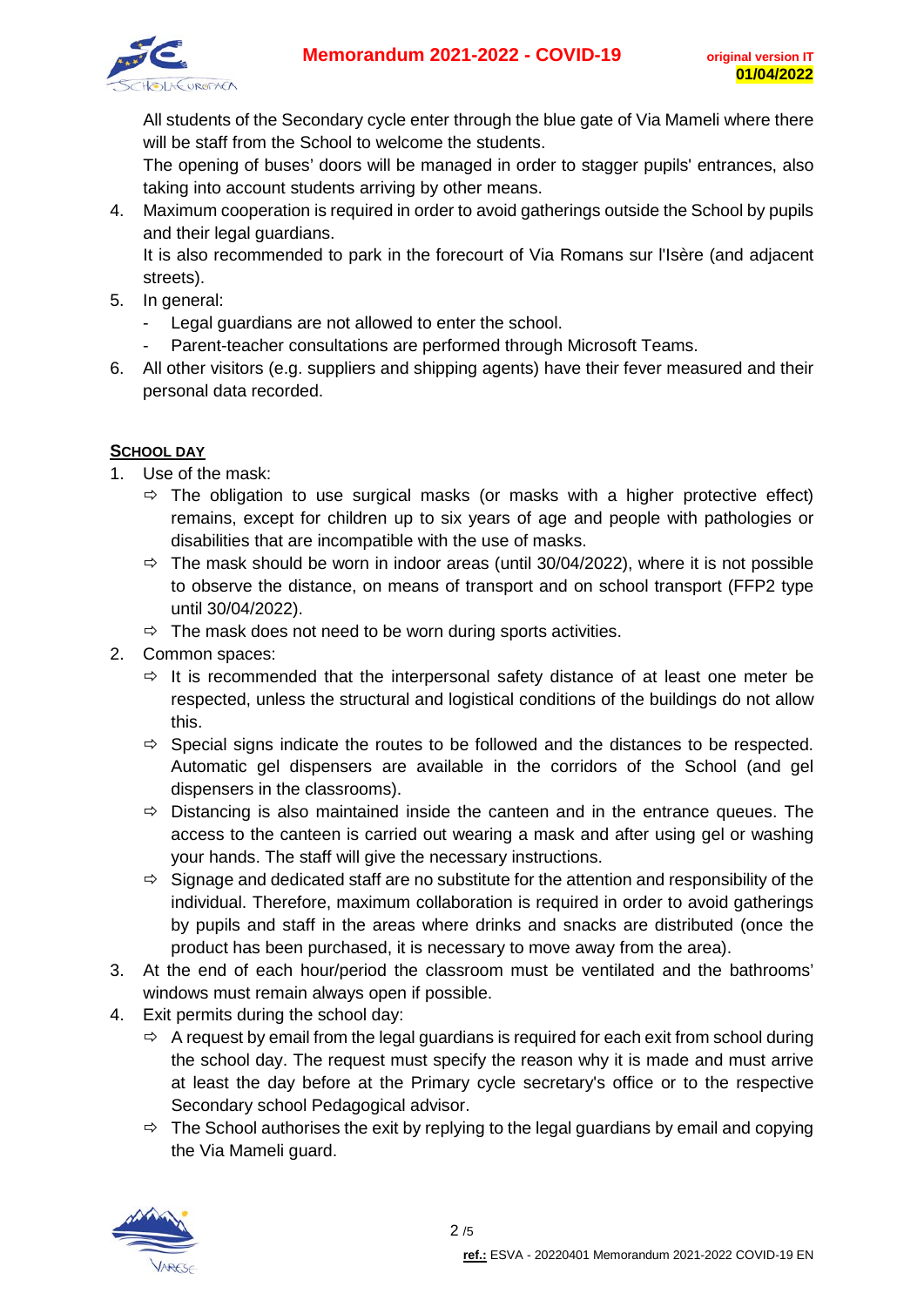

- $\Rightarrow$  Pupils under the age of 18 are not allowed to leave the school during the normal school day unless a legal guardian (or his/her delegate of legal age to be mentioned in the request) picks them up from the gates where it is required to show proof of identity.
- $\Rightarrow$  Pupils who leave school may not return unless the exit has been requested for a medical examination which needs to be certified.
- 5. Educational outings and trips, including participation in sporting events, are possible.
- 6. Each symptomatic person must be accompanied to the infirmary where isolation and all the procedures provided for by current regulations are carried out (the Medical Service establishes internal protocols available on the School's website).
	- It is recommended to notify the infirmary before accompanying a symptomatic individual.
- 7. At the end of the school day, cleaning is carried out as prescribed by the current regulations.

## **EXIT FROM SCHOOL**

1. Pupils of the Nursery cycle who do not use buses exit from Via Montello (Nursery building). Pupils of the Primary cycle who do not use buses exit from Via Montello (pedestrian gate). All students of the Secondary cycle exit from the blue gate of Via Mameli.

The exit from the School is organized in order to stagger the flow of pupils towards the exits with the support of dedicated staff:

- $\Rightarrow$  Firstly, the pupils of the Secondary cycle gymnasium go out together with those of the Nursery cycle and the top floor of the Da Vinci building; then the pupils of the following floors.
- $\Rightarrow$  Then the pupils of the Erasmus building always per floor.
- $\Rightarrow$  Finally, the pupils of the Primary cycle (first those farthest from the blue gate).

It is the teachers' responsibility to send all the pupils of the Nursery and Primary cycles to the bathroom before leaving school.

- 2. Before entering the bus, the accompanying person takes the temperatures: if a pupil has a temperature >37.5°, he or she is taken to the infirmary where isolation is provided and the parents must come and pick him/her up urgently.
- 3. Maximum cooperation is required in order to avoid gatherings outside the School both by the legal guardians and by the pupils.

It is also recommended to park in the forecourt of Via Romans sur l'Isère (and adjacent streets).

## **FURTHER INFORMATION**

- 1. COVID-19 Green Pass and compulsory "anti-COVID" vaccination
	- $\Rightarrow$  COVID-19 Green Pass<sup>[2](#page-2-0)</sup> is a digital and printable (paper) certification, which contains a two-dimensional barcode (QR Code) and a qualified electronic seal.

Except for students, until 30/04/202 all persons entering school buildings must have and show their Green Pass (the control procedures and the delegation issued by the School Director are annexed).

In cases established by the Ministry of Health $3$  in which the SARS-CoV-2 vaccination is omitted or postponed due to specific and documented clinical conditions, a

<span id="page-2-1"></span><sup>3</sup> <https://www.dgc.gov.it/web/faq.html#esenzioni>



<span id="page-2-0"></span> <sup>2</sup> <https://www.dgc.gov.it/web/>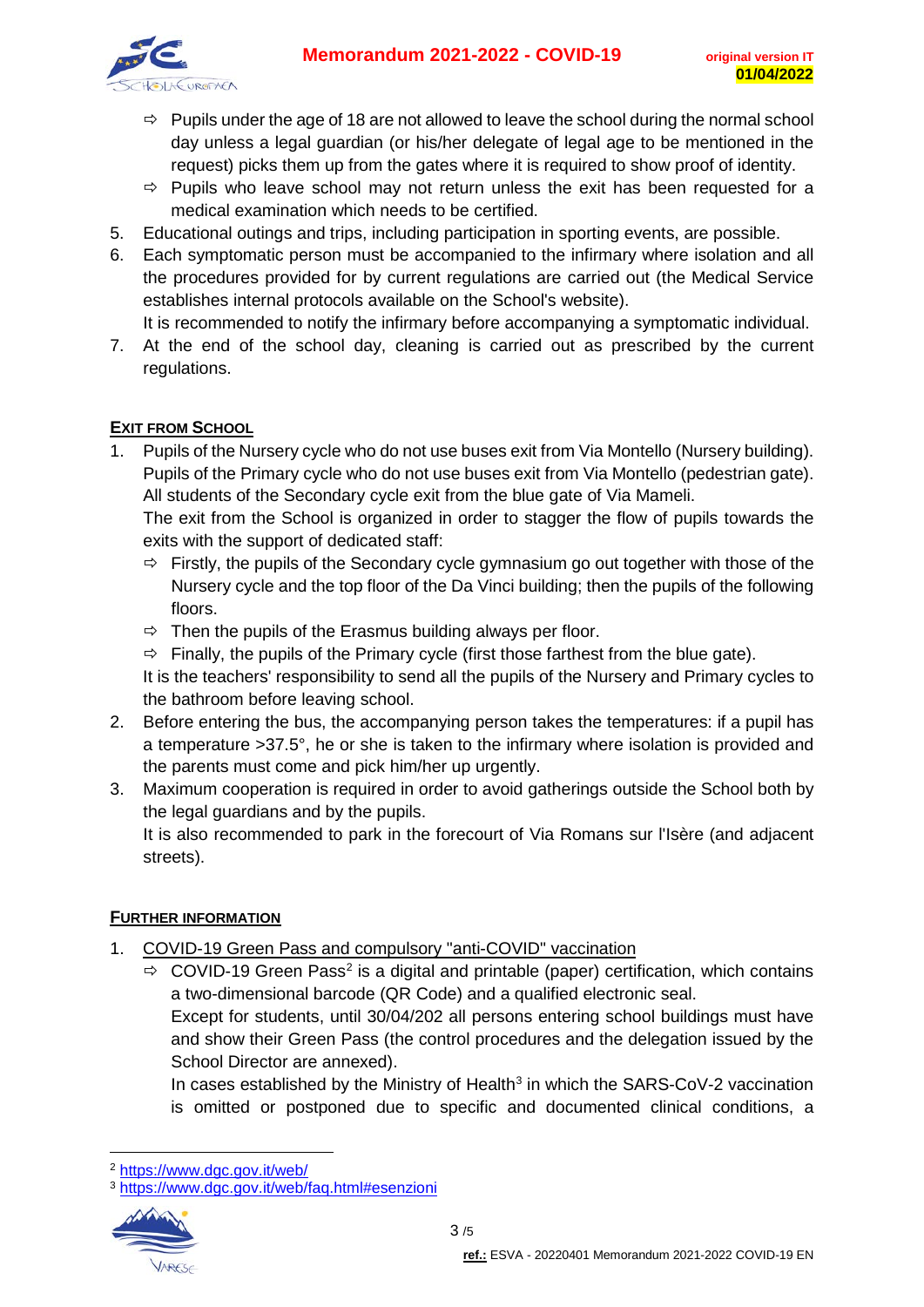

Certificate of exemption from vaccination is issued in place of the COVID-19 Green Pass.

- $\Rightarrow$  Until 15/06/2022, the compulsory "anti-COVID" vaccination applies to all school staff. Vaccination is an essential requirement for carrying out teaching activities in contact with pupils. In the event of non-compliance with the vaccination requirement, noncompliant teaching and educational staff will be used in support activities for the school (therefore they will not go to class).
- 2. Distance learning.
	- Only pupils in isolation due to Covid infection may attend school in the distance teaching/digital teaching mode (DLT) at the request of their legal guardians (or the pupil who has reached the age of majority), *accompanied by specific medical certification attesting to the pupil's state of health and their full compatibility with participation in the DLT*. Readmission to class is subject only to proof of having carried out a rapid antigenic or molecular test with a negative result.
	- $\Rightarrow$  The provisions of Article 26a of the General Rules of the European Schools remains in force.
- 3. Absences and medical certificate

Pupils who are not present at school or who do not participate in distance learning when they are entitled to do so are considered absent.

In the case of absence due to illness (not due to Covid-19), no medical certificate/attestation is required for return to school (the obligation to justify any absence remains).

- $\Rightarrow$  The School (through the Medical Service) reserves the right to request a medical certificate/attestation declaring illness after absence due to illness of more than:
- 3 days for the nursery cycle;
- 5 days for the primary and secondary cycles.

The Covid rules for returning to school after quarantine remain unchanged.

#### 4. Procedure for "positive case"

In order to ensure effective communication and avoid disseminating sensitive health data, information regarding positive cases relating to the school community (pupils, teaching and non-teaching staff and family members) should not be sent to teachers and/or parents and/or pupils, but to:

the Medical Service .. → [VAR-MEDCENTRE@eursc.eu](mailto:VAR-MEDCENTRE@eursc.eu) and/or to

the Management ....... > [VAR-DIRECTOR@eursc.eu;](mailto:VAR-DIRECTOR@eursc.eu) [VAR-DEPUTY-DIRECTOR-SECONDARY-CYCLE@eursc.eu;](mailto:VAR-DEPUTY-DIRECTOR-SECONDARY-CYCLE@eursc.eu) [VAR-DEPUTY-DIRECTOR-NURSERY-AND-PRIMARY-CYCLE@eursc.eu;](mailto:VAR-DEPUTY-DIRECTOR-NURSERY-AND-PRIMARY-CYCLE@eursc.eu) [VAR-DEPUTY-DIRECTOR-FINANCE-AND-ADMINISTRATION@eursc.eu](mailto:VAR-DEPUTY-DIRECTOR-FINANCE-AND-ADMINISTRATION@eursc.eu)

If the virus-positive pupil uses Cooperative Transport buses, legal guardians must also inform the Cooperative (covid trasporti@eursc.onmicrosoft.com).

In the presence of at least four positive cases among pupils in the same class, activities continue in the presence with FFP2 masks for teachers and pupils over six years of age for ten days after the last contact with the positive person.

If symptoms appear, an antigen test (rapid or self-administered) or molecular test is mandatory. If still symptomatic, the test should be repeated on the fifth day following the date of last contact. In this case, a negative test result is attested by self-certification.

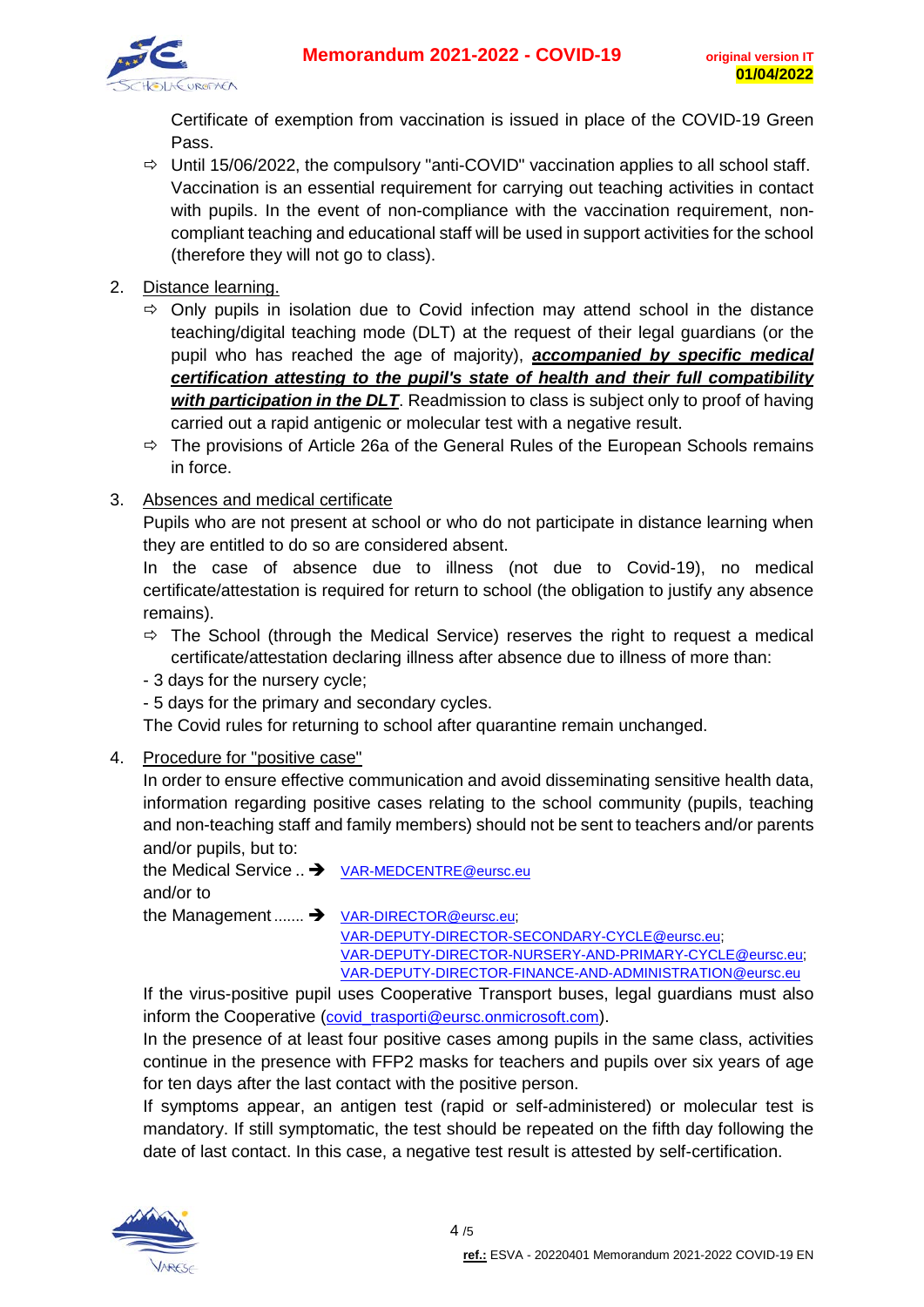

For the return to school:

 $\checkmark$  Follow the procedures of the Medical Service

<https://www.eurscva.eu/en/home/services/medical-service/>

 $\checkmark$  For any further clarification please write to  $\checkmark$  VAR-MEDCENTRE @eursc.eu. All close contacts (vaccinated or unvaccinated) of a positive person are under self-

monitoring and are required to wear FFP2 masks for 10 days following contact.

5. Trips during holidays and weekends

In the case of trips abroad, it is advisable to check the website [http://www.viaggiaresicuri.it/,](http://www.viaggiaresicuri.it/) which is updated with any change in Italian government regulations. This website also contains the Italian regulations to be respected in case of return from abroad.

It is required to plan returns from trips in order to be present at school.

6. Psychological support

It is provided for school staff and pupils to face situations of insecurity, stress, anxiety due to excessive responsibility and return to work "in presence", ... For any request, please contact the School Management.

7. Health surveillance and monitoring

Please consult the School's website [www.eurscva.eu](http://www.eurscva.eu/) and the area relating to the protocols prepared by the Medical Service [https://www.eurscva.eu/en/home/services/medical](https://www.eurscva.eu/en/home/services/medical-service/)[service/.](https://www.eurscva.eu/en/home/services/medical-service/)

The Competent Doctor and the person in charge of the Prevention and Protection Service collaborate with the School Management to guarantee the health surveillance according to the reference regulations.

The "*Safety and Security Committee*" monitors the provisions of this Memorandum.

8. Canteen and transport services

The Canteen Cooperative and the Transport Cooperative will send to their members any further information (via email or on their websites).

*Should the Board of Governors or the competent Italian authorities take new decisions, this Memorandum will be updated accordingly and we will disseminate it.*

**The School Management**

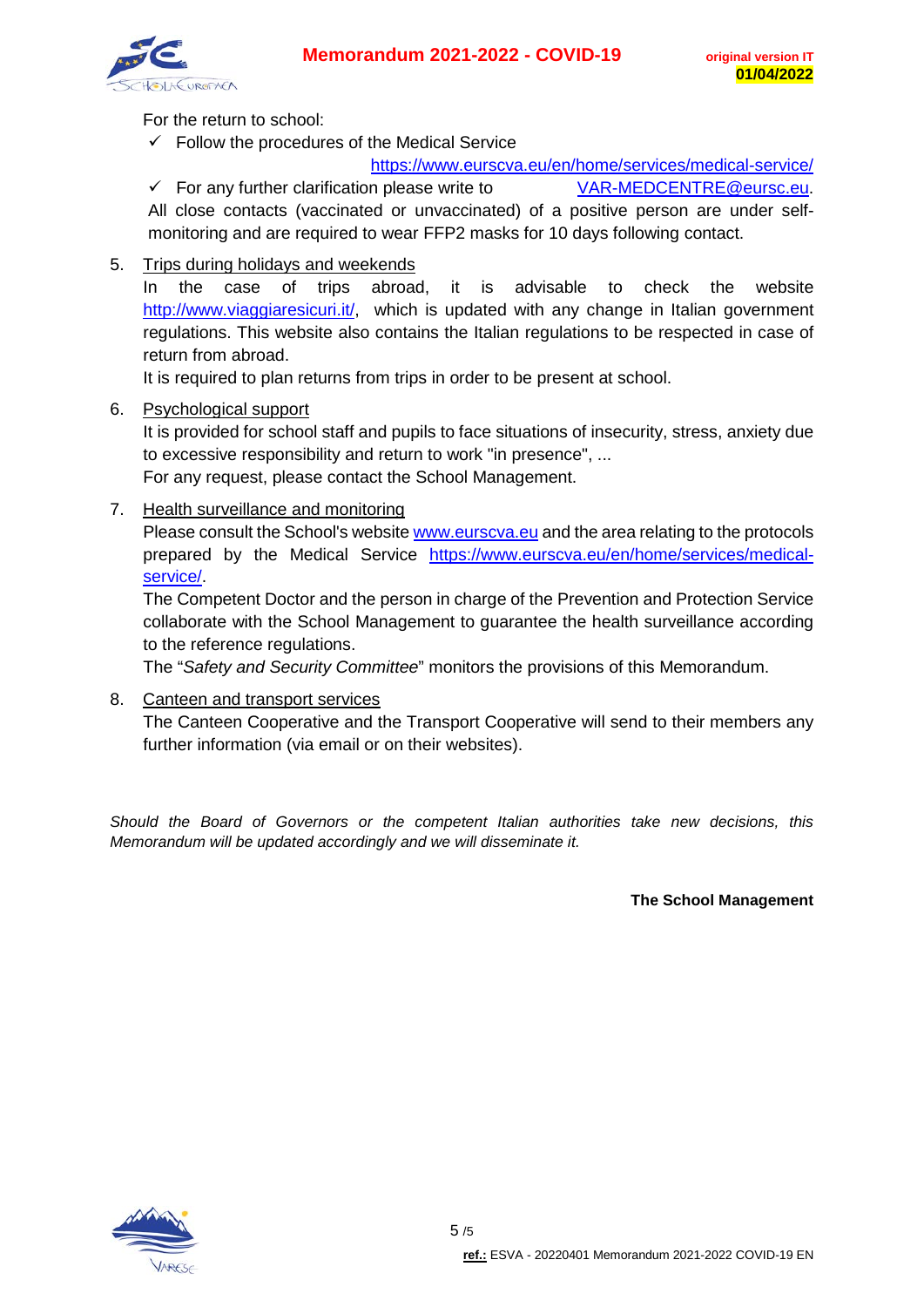

# **GREEN PASS CONTROL PROCEDURE**

- 1. Except for pupils, access to the School premises requires a valid digital or paper Green Pass.
- 2. The School Director has formally delegated the *"PERSONS IN CHARGE"* of controlling the Green Pass (document attached).
	- The verification process takes place before entering the School premises and via the official "VerificaC19" App downloaded onto a mobile device.
	- For Staff members, the person in charge will tick the check made on a table sent daily to the Medical Service (at the end of the day all lists are destroyed); checks may also be made on a random basis during the school day.
	- The person in charge cannot make copies of the Green Pass, disclose, retain or use in any way the data of the persons subject to the check nor claim any further information or data.
	- In case of disputes/refusals to show the Green Pass, suspected falsity/invalidity, or any other infringement deemed serious, the School reserves the right to call in the Police or Carabinieri and, for Personnel, to apply the sanctions provided for by the respective Service Regulations.
- 3. In the morning (**from 07:45 to 08:40**) there are two points where each member of staff must go to show their Green Pass before entering the school premises (after parking their car):
	- $\triangleright$  In the external atrium of the Villa.
	- $\triangleright$  In the external atrium under the canteen (Da Vinci building).
- 4. **After 08:40** anyone entering the School must show their Green Pass to the guards (either in Via Mameli or Via Montello). Staff may enter and park their cars but must then go to the guard (or another delegate for control but outside the School premises).

Thank you for your attention.

The School Director **Ariane FARINELLE**